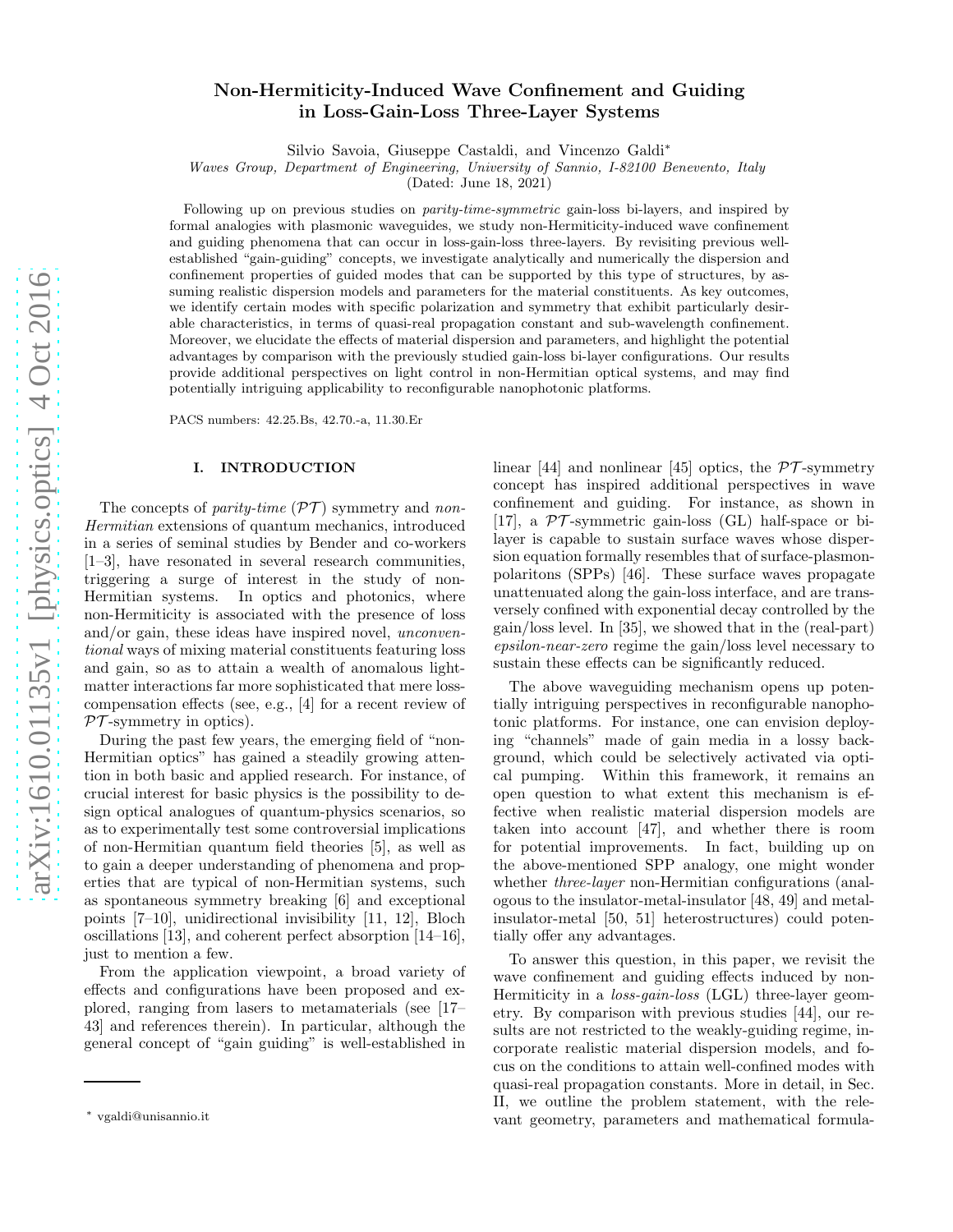

FIG. 1. (Color online) Problem schematic. (a) LGL threelayer configuration, consisting of a layer of gain medium sandwiched between two lossy half-spaces, with relative permittivity distribution as in (1). (b) GL bi-layer configuration, with relative permittivity distribution as in (2). All field quantities are assumed as y-independent, and propagation is studied along the z-direction.

tion. Subsequently, in Sec. III, we discuss some representative numerical results from our parametric studies, assuming realistic Lorentz-type dispersion models for the gain and loss media. Within this framework, we illustrate the dispersion properties of the fundamental transverse-magnetic (TM) and transverse-electric (TE) modes supported by LGL three-layers, highlighting the non-Hermiticity-induced effects as well as the similarities, differences and potential advantages by comparison with the previously studied  $\mathcal{PT}$ -symmetric GL bi-layer case. Moreover, we elucidate the effects of material dispersion and gain/loss level. Finally, some brief concluding remarks follow in Sec. IV, while Appendices A and B contain some ancillary details on the modal solutions and numerical simulations.

#### II. PROBLEM STATEMENT

#### A. Geometry, Parameters and Generalities

Referring to the schematic in Fig. 1(a), we consider a three-layer LGL configuration comprising a gain-medium layer sandwiched between two lossy half-spaces, mathematically described (in the assumed reference system) by the relative permittivity distribution

$$
\varepsilon_{LGL}(x,\omega) = \begin{cases} \varepsilon_L(\omega), & |x| > d/2, \\ \varepsilon_G(\omega), & |x| < d/2, \end{cases}
$$
 (1)

with  $\varepsilon_L$  and  $\varepsilon_G$  denoting the relative permittivities of the loss and gain media, respectively, and d the thickness of the gain-medium layer. Although, as previously mentioned, such three-layer configuration is somehow inspired by plasmonic heterostructures, the analogy is limited to the formal structure of the dispersion equations, and there is no meaningful physical correspondence between gain/loss and insulator/metal materials. However, the choice of an LGL (rather than gain-loss-gain) arrangement allows a straightforward application of the radiation condition and decay at infinity (see Appendix A for details), whereas it is well-known that semi-infinite gain layers would lead to unstable solutions (see the discussion in Sec. 2.B in [44]).

Also of interest, for comparison purposes, is the GL bi-layer configuration shown in Fig. 1(b),

$$
\varepsilon_{GL}(x,\omega) = \begin{cases} \varepsilon_G(\omega), & x < 0, \\ \varepsilon_L(\omega), & x > 0, \end{cases}
$$
 (2)

which was studied in [17, 35].

In what follows, the materials are assumed as nonmagnetic (relative permeability  $\mu = 1$ ), and the regions are assumed as uniform and of infinite extent along the  $y$ - and z-directions, so as to reduce the problem to a two-dimensional form. To further simplify the analytical treatment, we also assume unbounded half-spaces along the x-direction (see Sec. III E below for a brief discussion of the related truncation effects).

We are interested in studying the time-harmonic  $[\exp(-i\omega t)]$  wave propagation along the z-direction, with all observables assumed as independent of  $y$ . As it was recently pointed out in connection with optical  $\mathcal{PT}$ symmetry [47], it is important to account for material dispersion in the study of non-Hermitian optical systems. Accordingly, for the loss and gain media, we assume realistic Lorentz-type dispersion models,

$$
\varepsilon_L(\omega) = \varepsilon'_0 - \frac{\Gamma \varepsilon''_0 \omega_0}{\omega^2 - \omega_0^2 + i\Gamma \omega},\tag{3a}
$$

$$
\varepsilon_G(\omega) = \varepsilon'_0 + \frac{\Gamma \varepsilon''_0 \omega_0}{\omega^2 - \omega_0^2 + i\Gamma \omega},\tag{3b}
$$

where  $\omega_0$  denotes the chosen operational radian frequency (henceforth simply referred to as "center frequency"),  $\varepsilon_0' > 0$  represents the high-frequency limit (as well as the real-part at  $\omega = \omega_0$ ),  $\varepsilon_0'' > 0$  is the peak gain/loss level (occurring at  $\omega = \omega_0$ ), and Γ is a dampening factor that controls the resonance lineshape. Here, and henceforth, the subscript "0" is used to identify quantities evaluated at the center frequency.

The above models are physically consistent with typical processes underlying the tailoring of loss and gain at optical frequencies, e.g., the introduction of absorptive or active dopants such as two-level atoms (or quantum dots). Albeit not strictly necessary, in order to minimize the number of relevant parameters, we choose identical values for  $\varepsilon_0$ ,  $\varepsilon_0''$  and  $\Gamma$  in the gain and loss media. One consequence of this choice is that, at the center frequency, the permittivities of the gain and loss media are complex conjugate,

$$
\varepsilon_G(\omega_0) = \varepsilon_L^* (\omega_0) = \varepsilon'_0 - i\varepsilon_0'', \tag{4}
$$

which, in turn, implies that the GL bi-layer configuration in Fig. 1(b) satisfies the  $\mathcal{PT}$ -symmetry condition

$$
\varepsilon_{GL}\left(-x,\omega_{0}\right)=\varepsilon_{GL}^{*}\left(x,\omega_{0}\right)
$$
 (5)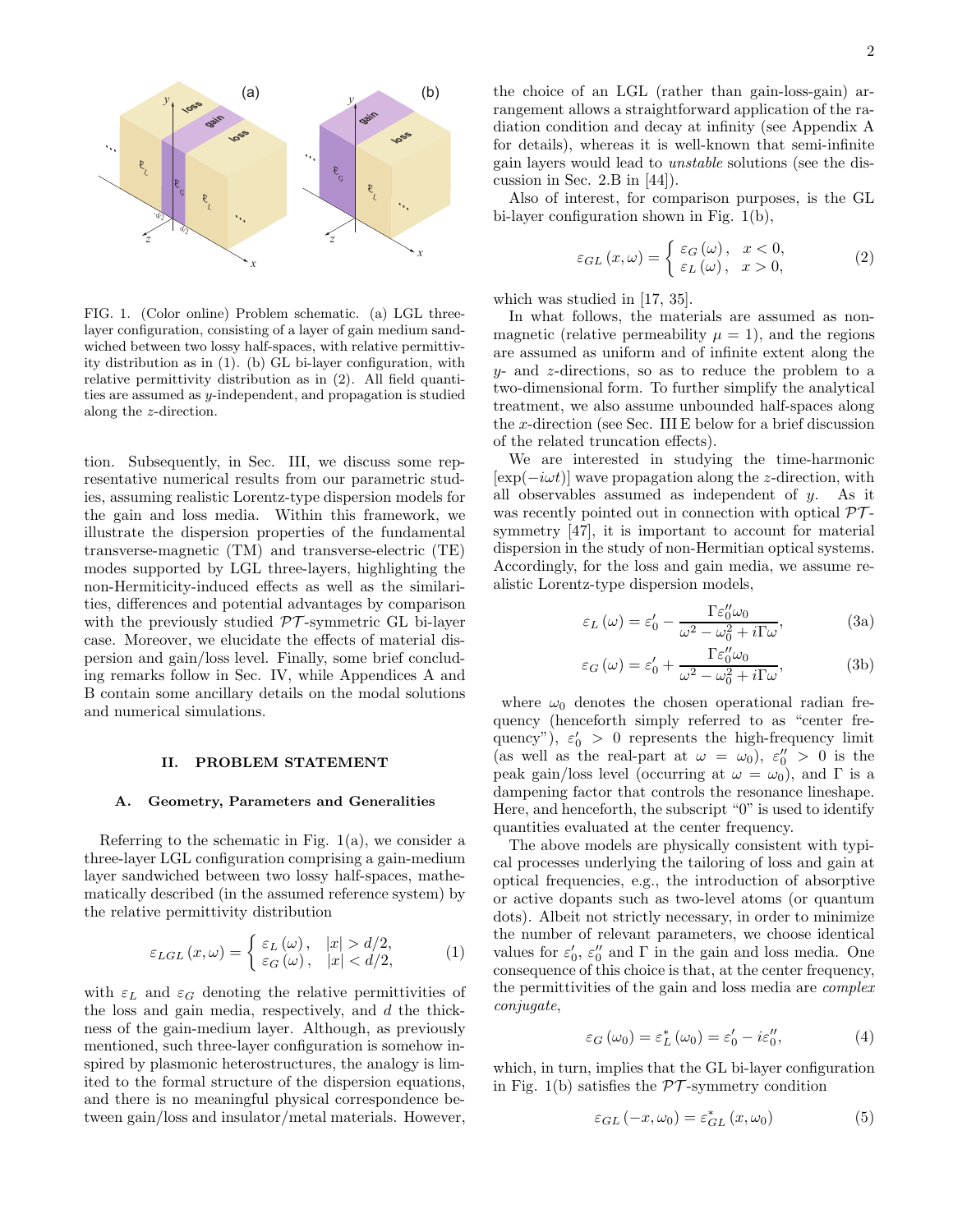

FIG. 2. (Color online) (a), (b) Real and imaginary parts, respectively, of the relative permittivity of the lossy (orangedashed curves) and gain (purple-solid curves) media, as a function of frequency, assuming the Lorentz-type dispersion models in (3) with  $\varepsilon'_0$  = 5.887,  $\varepsilon''_0$  = 2.110, and  $\Gamma$  =  $4.523 \cdot 10^{-3} \omega_0$ .

assumed in the previous studies [17, 35].

Figure 2 shows the real and imaginary parts of the relative permittivities in (3), around the center frequency, for a set of parameters (given in the caption) that are consistent with those utilized in the recent topical literature [52, 53] in connection with gain media based on quantum dots [54, 55]. More specifically, the parameters assumed in this example pertain to a commercially available gain medium based on CdSe/ZnS core-shell quantum-dots [54] which, at the center wavelength  $\lambda_0 = 560$ nm, exhibits a gain coefficient

$$
\gamma_0 = -\frac{4\pi \text{Im}\left[\sqrt{\varepsilon_G\left(\omega_0\right)}\right]}{\lambda_0} \approx 0.96 \cdot 10^5 \text{cm}^{-1}.
$$
 (6)

It is evident from Fig. 2 that the complex-conjugate condition in (4) [and hence the  $\mathcal{PT}$ -symmetry condition in  $(5)$  for the GL bi-layer in Fig.  $1(b)$  is strictly verified only at  $\omega = \omega_0$  since, for different frequencies, the realparts of  $\varepsilon_L$  and  $\varepsilon_G$  are different. We also stress that the LGL configuration in Fig. 1(a) never satisfies the  $\mathcal{PT}$ symmetry condition, irrespective of frequency.

# B. Dispersion Equations

Before introducing the mathematical modeling, by simple inspection of the material dispersion laws in Fig. 2, we can qualitatively anticipate the presence of three frequency regimes for the LGL three-layer configuration:

- 1. For  $\omega \lesssim \omega_0$ , both imaginary parts are negligible, whereas Re  $(\varepsilon_L) \gtrsim \text{Re}(\varepsilon_G)$ . Essentially, this corresponds to an *anti-guiding* regime where no guided modes should be expected.
- 2. For  $\omega \approx \omega_0$ , there is a strong contrast in the imaginary parts, while the real parts tend to be similar. This represents the most interesting region, where non-Hermiticity plays a key role.
- 3. For  $\omega \gtrsim \omega_0$ , both imaginary parts are once again negligible, but now  $\text{Re}(\varepsilon_G) \gtrsim \text{Re}(\varepsilon_L)$ . This is basically the operational regime of weakly-guiding dielectric waveguides.

### *1. TM Modes*

We start considering TM modes, characterized by ydirected magnetic field, and electric field laying in the  $x - z$  plane. By assuming propagation along the zdirection, and exponential decay for  $|x| \to \infty$ , the dispersion equation can be straighfowardly derived in formal analogy with the plasmonic case (see, e.g., Sec. 2.3 in [46] and Appendix A for details). In particular, following the same convention as in [46], we identify modes with even and odd vector parity, which satisfy the dispersion equations

$$
\frac{k_{xL}}{\varepsilon_L(\omega)} + \frac{ik_{xG}\cot\left(\frac{k_{xG}d}{2}\right)}{\varepsilon_G(\omega)} = 0
$$
 (7a)

and

$$
-\frac{k_{xL}}{\varepsilon_L(\omega)} + \frac{ik_{xG} \tan\left(\frac{k_{xG}d}{2}\right)}{\varepsilon_G(\omega)} = 0, \quad (7b)
$$

respectively. In (7),

$$
k_{xL} = \sqrt{k^2 \varepsilon_L \left(\omega\right) - k_z^2}, \quad \text{Im}\left(k_{xL}\right) \ge 0,\tag{8a}
$$

$$
k_{xG} = \sqrt{k^2 \varepsilon_G \left(\omega\right) - k_z^2},\tag{8b}
$$

indicate the x-domain wavenumbers in the loss and gain regions, respectively, with  $k_z$  denoting the propagation constant along the z-direction, and  $k = \omega/c = 2\pi/\lambda$ the vacuum wavenumber (with c and  $\lambda$  being the corresponding wavespeed and wavelength, respectively). We highlight that the branch-cut choice in  $(8a)$  is consistent with the correct field decay at infinity in the loss regions, whereas this choice is irrelevant in (8b) in view of the finite thickness of the gain layer.

### *2. TE Modes*

Although they are not relevant in the plasmonic counterpart, TE modes (with y-directed electric field, and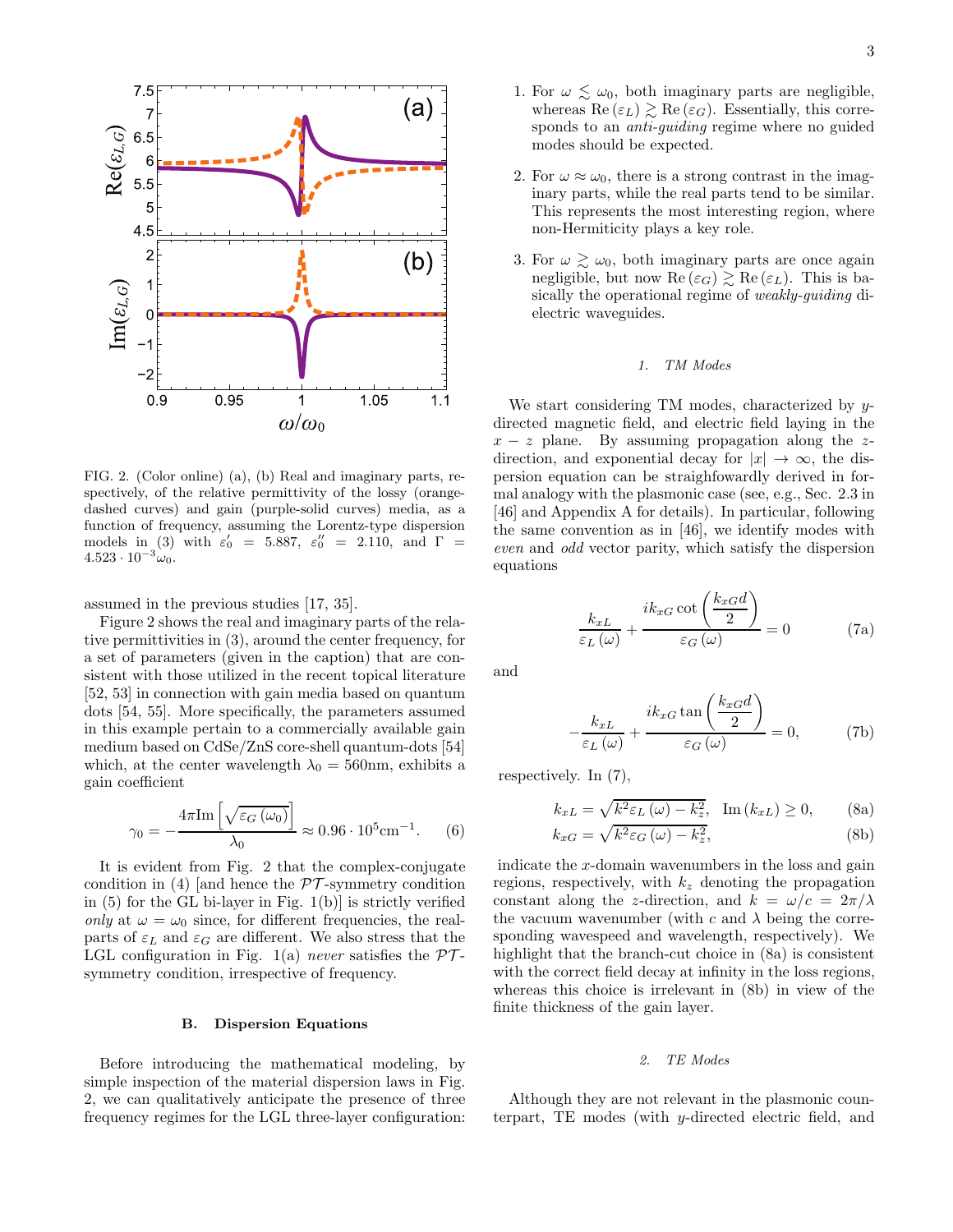magnetic field laying in the  $x - z$  plane) can in fact be supported by the LGL three-layer under study. The following dispersion equations can be derived for the even and odd modes, respectively (see Appendix A for details):

$$
k_{xL} + ik_{xG} \cot\left(\frac{k_{xG}d}{2}\right) = 0, \tag{9a}
$$

$$
-k_{xL} + ik_{xG} \tan\left(\frac{k_{xG}d}{2}\right) = 0.
$$
 (9b)

# *3. Gain-Loss Bi-layer*

For completeness, we also briefly review the main properties of TM surface modes supported by the GL bi-layer in Fig. 1(b). The corresponding dispersion equation can written as [17, 35] (see also Appendix B)

$$
\frac{k_{xL}}{\varepsilon_L(\omega)} = \frac{k_{xG}}{\varepsilon_G(\omega)},\tag{10}
$$

with  $k_{xL}$  and  $k_{xG}$  defined as in (8), but now assuming Im  $(k_{xG}) \geq 0$ . Equation (10) can be solved explicitly as

$$
k_z(\omega) = k \sqrt{\frac{\varepsilon_L(\omega)\,\varepsilon_G(\omega)}{\varepsilon_L(\omega) + \varepsilon_G(\omega)}},\tag{11}
$$

from which it appears rather evident the aforementioned formal analogy with the typical SPP dispersion law [46]. However, we stress that there are fundamental differences between the two phenomena, as the propagation mechanism in the GL bi-layer relies on permittivities with positive real-parts and *opposite-signed* imaginary parts. From the physical viewpoint, the propagation is sustained by a transverse (i.e., x-directed) power flow from the gain to loss region.

Especially interesting in this context is the  $\mathcal{PT}$ symmetry condition (5), for which the dispersion law in (11) assumes the form

$$
k_z(\omega_0) = k_0 \sqrt{\frac{{\varepsilon'}_0^2 + {\varepsilon_0''}^2}{2\varepsilon_0'}},\tag{12}
$$

thereby yielding an inherently-real propagation constant. We highlight that, in principle, the above propagation mechanism can be sustained in the presence of arbitrarily small (but non-zero) gain/loss levels. Nevertheless, moderate to high levels of gain/loss are required for effective field confinement along the transverse  $(x)$  direction. Therefore, looking at the material dispersion in Fig. 2, we can anticipate the existence of this type of surfacemodes at any frequency. However, the field confinement is expected to be maximal at the center frequency  $\omega_0$ , and rapidly deteriorating when departing from there.



FIG. 3. (Color online) Parameters as in Fig. 2. Imaginary part of the propagation constant as a function of the gainlayer electrical thickness, for the four lowest-order modes at the center frequency  $\omega_0$ . Red squares and diamonds identify TE odd and even modes, respectively. Blue up- and downtriangles identify TM odd and even modes, respectively.

#### III. REPRESENTATIVE RESULTS

# A. Generalities and Observables

We move on to studying the modal solutions of the dispersion equations for the structures of interest. While the algebraic dispersion equation pertaining to the GL bi-layer can be readily solved in closed form [as shown in (11)], those pertaining to the TM and TE modes of the LGL three-layer  $[(7)$  and  $(9)$ , with  $(8)]$  are of transcendental form, and need to be solved numerically in the complex  $k_z$ -plane (see Appendix B for details).

In what follows, results will be illustrated in terms of conventional dispersion (Brilluoin) diagrams, i.e., normalized frequency  $(\omega/\omega_0)$  as a function of real and imaginary parts of the normalized propagation constant  $k_z/k_0$ . It is important to highlight that, different from the plasmonic case, the presence of gain in our configurations allows either exponentially *decaying*  $[\text{Im}(k_z) > 0]$  or growing  $\text{Im}(k_z) < 0$  solutions. While the amplification capabilities may seem intriguing, it is also evident that on suitably long propagation distances the gain saturation would inevitably be reached, thereby driving the system away from the linear regime assumed in our study. Therefore, as for the plasmonic case, we are especially interested in modes with quasi-real propagation constants, i.e.,  $\text{Im}(k_z) \approx 0$ .

Another meaningful observable, to quantitative assess the wave confinement along the transverse  $(x)$  direction,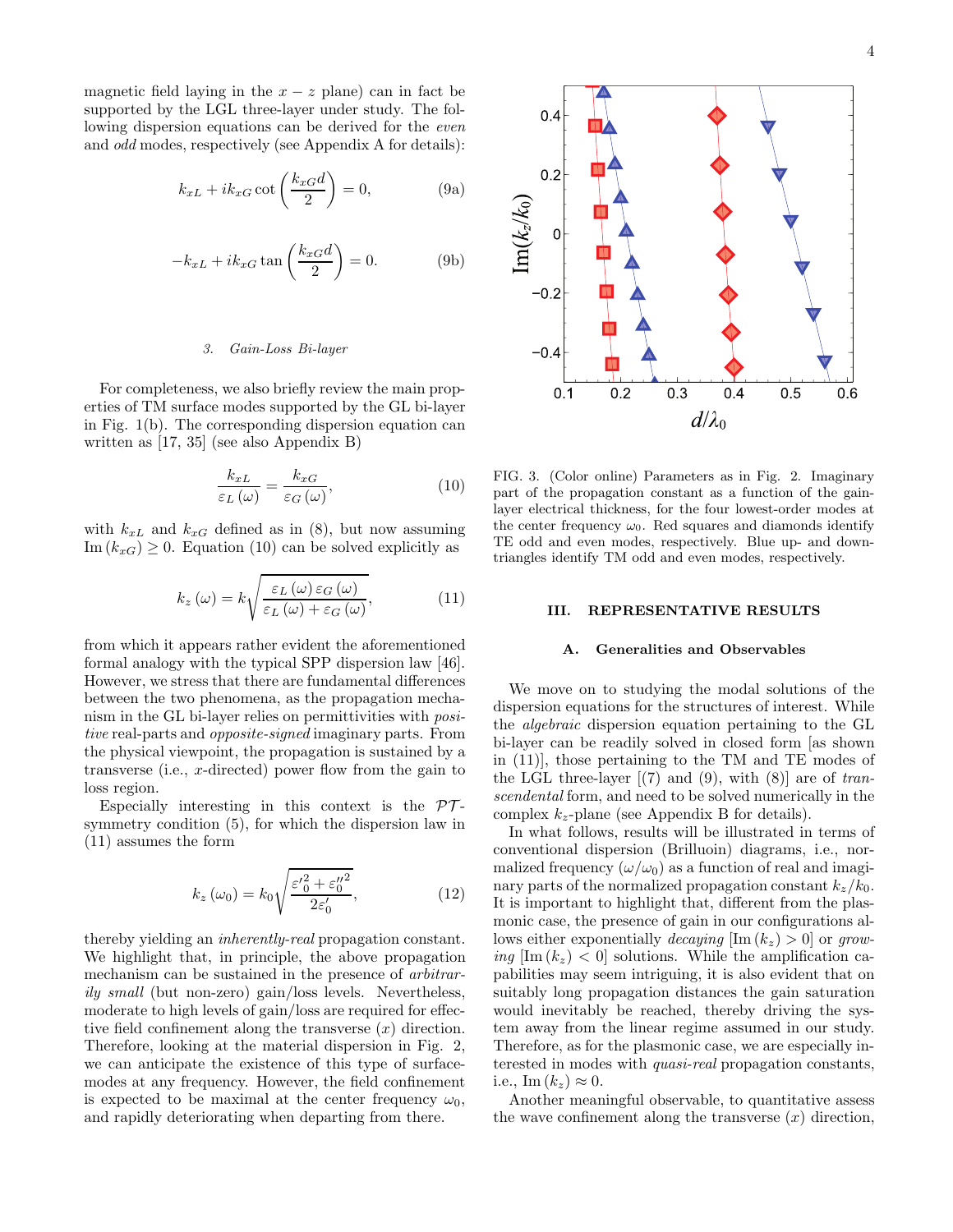

FIG. 4. (Color online) Parameters as in Fig. 2. (a), (b), (c) Real and imaginary part of the propagation constant  $k_z$ , and decay length  $L_d$ , respectively, as a function of frequency, for the TE  $(d = 0.168\lambda_0)$ , red-dashed curves) and TM  $(d = 0.211\lambda_0)$ , blue-solid curves) odd modes supported by the LGL three-layer. The gain-layer thickness d is chosen so as to attain a purely real propagation constant at the center frequency  $\omega_0$  (cf. Fig. 3). Also shown (magenta-dotted curves) are the results pertaining to the TM mode supported by the GL bi-layer.

is the decay length [46]

$$
L_d = \frac{1}{|\text{Im}(k_{xL})|}.\tag{13}
$$

### B. Critical Thickness

As previously discussed in Sec. II B 3 above, in view of the  $PT$ -symmetry condition (5), the GL bi-layer inherently supports a TM surface mode with purely real propagation constant at the center frequency  $\omega_0$  [see (12)]. Conversely, the TM and TE dispersion equations in (7) and (9) generally yield complex-valued propagation constants. For a meaningful comparison, it makes sense to preliminary investigate the possibility to attain realvalued propagation constants in these cases too.

Figure 3 shows, for the lowest-order TM and TE (even and odd) modes, the imaginary part of the propagation constant at the center frequency  $\omega_0$ , as a function of the gain-layer electrical thickness. As it can be observed, for the assumed parameters, all curves are monotonically decreasing and pass through zero. In other words, there exist critical values of the electrical thickness (different for the four modes) that ensure a purely real propagation constant at  $\omega_0$ . In particular, these values are smaller (by roughly a factor two) for the odd modes, and the smallest possible  $(d = 0.168\lambda_0)$  is observed for the TE odd mode. Such value represents the minimum allowed gain-layer thickness for the structure to support a nonattenuating (and non-amplifying) mode at  $\omega_0$ , and therefore sets a limit for the structure miniaturization. To give an idea of the order of magnitude, for the assumed material parameters and dispersion (consistent with a gain medium based on CdSe/ZnS core-shell quantumdots [54] at  $\lambda_0 = 560$ nm), such minimum thickness would

be around 94nm.

In the following studies, we disregard the even modes, and focus on the lowest-order TE and TM odd modes, which can operate with *electrically thinner* gain-medium layers.

#### C. Study of TE and TM Odd Modes

Figure 4 shows the results pertaining to the lowestorder TE and TM odd modes supported by our LGL three-layer, with material dispersion as in Fig. 2 and electrical thicknesses chosen according to Fig. 3 (see the discussion in Sec. III B above). More specifically, Figs. 4(a) and 4(b) show the dispersion diagrams (real and imaginary, respectively), while Fig. 4(c) shows the decay length (13). Also shown, for comparison, are the results pertaining to the TM surface-mode supported by the GL bi-layer, with same parameters.

A few observations are in order. As qualitatively anticipated (see the discussion in Sec. II B above), unlike the TM surface-mode of the GL bi-layer, the LGL modes exhibit a "cut-off" frequency very close to the center frequency ( $\sim$  0.997 $\omega_0$  for the TM-odd, and  $\sim$  $0.999\omega_0$  for the TE-odd), below which no proper solutions  $[\text{Im}(k_{xL}) \geq 0]$  are found. Moreover, as expectable in view of the parameter choices, all three modes exhibit purely real propagation constants at  $\omega_0$ . At this frequency, the decay length is  $L_d \approx 0.169\lambda_0$  for the modes of the LGL three-layer, and  $L_d = 0.259\lambda_0$  for the GL bi-layer. We emphasize that at  $\omega_0$  there is exactly *zero-contrast* in the permittivity real parts (see Fig. 2), and hence the observed wave confinement and guiding effects are entirely attributable to the non-Hermiticity. For small departures from  $\omega_0$ , the  $k_z$  imaginary part becomes nonzero and the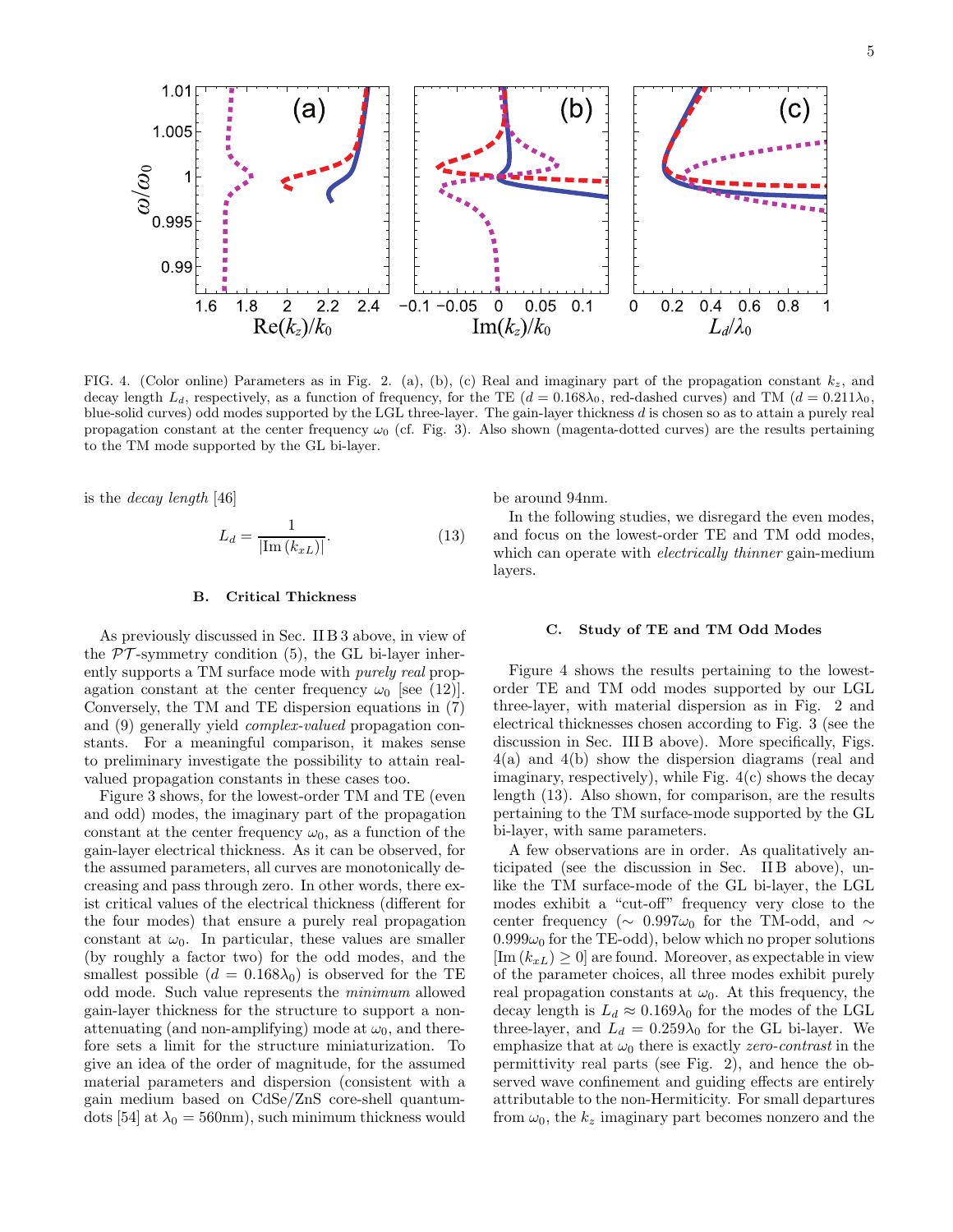

FIG. 5. (Color online) Parameters as in Fig. 4. (a) Finiteelement-computed electric-field magnitude map  $(|E_y|)$  at the center frequency  $\omega_0$  pertaining to the TE odd mode in an LGL three-layer of  $10\lambda_0$ -size along the z-direction (the gain layer is delimited by a black-dashed rectangle). The structure is excited by an electric line source located at  $x = z = 0$ , and the false-color-scale is suitably saturated for better visualization. (b) Transverse cut (black-solid curve) at  $z = 2\lambda_0$ , compared with analytical prediction (cyan-dashed curve). Fields are normalized with respect to their maxima. (c), (d) Corresponding results for TM odd mode. In this case, the magnetic field  $(|H_u|)$  is displayed, and a magnetic line source located at  $x = z = 0$  is considered in the finite-element simulations.

decay length increases, for all three modes. However, it is interesting to note that, for the TM-odd mode, the  $k_z$ imaginary part is always positive, and maintains moderately small values ( $\leq 0.01k_0$ ) for  $\omega \geq \omega_0$ . On the other hand, for the TE-odd and the GL bi-layer modes, the  $k_z$  imaginary part can be either positive or negative, and significantly larger (up to a factor  $\sim$  7, in absolute value). From Fig. 4(c), it is also interesting to notice that, for  $\omega \gtrsim \omega_0$ , the decay length in the GL bi-layer case increases very rapidly, and becomes wavelength-sized for frequency variations as small as  $\sim 0.4\%$ . For the LGL three-layer, such increase (comparable for the TE and TM modes) is less pronounced. However, as expectable, the decay length diverges when approaching the cut-off frequency. As qualitatively anticipated (see the discussion in Sec. III B above), for higher frequencies, the results asymptotically tend to those of a standard weakly-guiding dielectric waveguide.

At a first glance of the above dispersion diagrams, one feature that may appear puzzling is the presence of infinite-derivative points, which seem to imply infinite values of the group velocity. This seeming physical inconsistency (which is also observed in plasmonic systems



FIG. 6. (Color online) (a), (b) As in Figs.  $5(a)$  and  $5(c)$ , respectively, but at  $\omega = 0.995\omega_0$ .

[56]) can be lifted by recalling that the conventional association between group velocity and  $d\omega/dk_z$  ceases to be meaningful in the presence of anomalous dispersion (cf. Fig. 2), and more sophisticated approximations are needed (see, e.g., [57]). Another seemingly counterintuitive issue is the above mentioned infinite growth of the decay length when approaching the cut-off frequency, which seems to imply unattenduated propagation in the lossy halfspaces. In fact, it is well known [58] that this effect is a consequence of the unrealistic assumption of a traveling-wave  $\sim \exp(i k_z z)$  propagation with complex-valued propagation constant over an *infi*nite extent. When realistically limited to an aperture of finite extent, the enhanced penetration effect is in fact limited to the near-field region [58].

As an independent validation, to ascertain the physical character and actual excitability of the above studied modes, Figs.  $5(a)$  and  $5(c)$  show the finite-element computed (see Appendix A for details) field maps for the TE and TM odd modes, respectively, pertaining to a finitesize (along  $z$ ) structure excited via an (electric and magnetic, respectively) line source at  $\omega_0$ . The presence of transversely-confined modes propagating without attenuation/amplification is clearly observable, with a visible standing-wave pattern attributable to the structure truncation along the z-direction. Figures  $5(b)$  and  $5(d)$  show two transverse  $(x)$  cuts, compared with the theoretical predictions (see Appendix B). As typical of odd modes, and in excellent agreement with the theoretical predictions, the fields are peaked at the gain-loss interfaces, vanish at the center of the gain layer, and decay exponentially in the loss regions.

For the same parameter configuration, Fig. 6 shows the field maps computed at  $\omega = 0.995\omega_0$ , i.e., slightly below the above mentioned cut-off frequencies. As it can be observed, in this case the line-source excitations cannot couple with guided modes, and essentially radiate in the lossy regions (see the discussion at the beginning of Sec. II B above).

As a further instructive example, Fig. 7 shows the results obtained by reducing of 20% the gain-layer thick-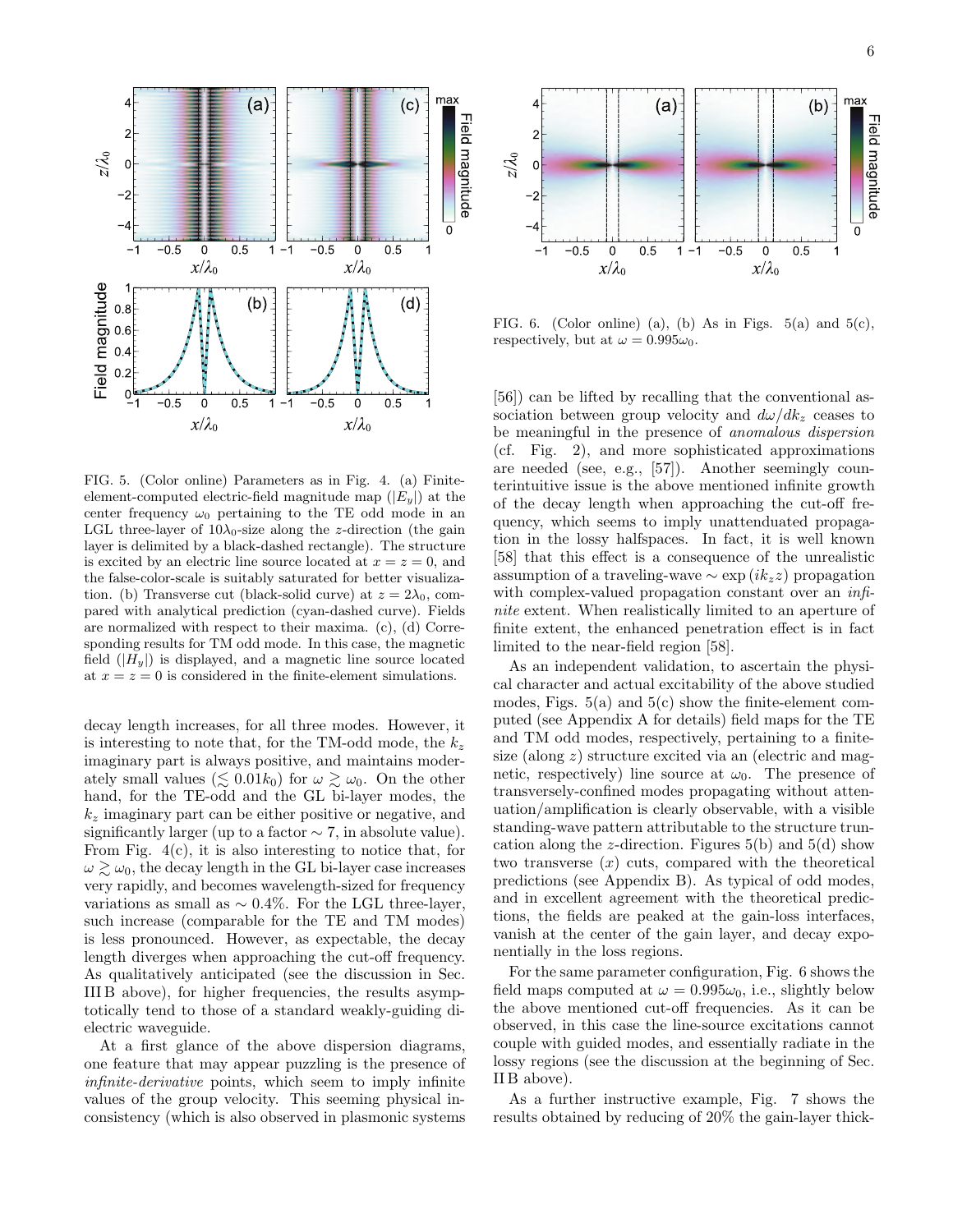

FIG. 7. (Color online) (a), (c) As in Figs.  $5(a)$  and  $5(c)$ , respectively, but with gain-layer thickness reduced by 20%  $(d = 0.134\lambda_0$  and  $d = 0.169\lambda_0$ , respectively). (b), (d) Corresponding longitudinal cuts (black-solid curves) at the gainloss interface  $x = d/2$ , normalized with respect to their maxima. Also shown (cyan-dashed curves) as references are the exponentially-decay trends pertaining to the theoretical propagation constants  $k_z = \pm (2.059 + 0.163i)k_0$  and  $k_z = \pm (2.323 + 0.079i)k_0$ , respectively.

ness. From the field maps [Figs.  $7(a)$  and  $7(c)$ ], we qualitatively observe the excitation of damped modes. For a more quantitative assessment, Figs.  $7(b)$  and  $7(d)$ shows some relevant longitudinal cuts at the gain-loss interface  $x = d/2$ , from which an asymptotic exponential decay can be observed, in fairly good agreement with the theoretically-predicted complex-valued propagation constants.

# D. Effects of Material Dispersion and Gain/Loss Level

It is apparent from the above results that the dispersion properties of the modes are strongly tied with the material dispersion and parameters of the gain and loss media. Intuitively, broadening the Lorentzian lineshape in Fig. 2 enlarges the frequency range where the non-Hermiticity-induced wave confinement and guiding are effective, and viceversa. Moreover, higher values of the peak gain/loss level yield stronger confinement effects, and viceversa. To quantitatively elucidate these aspects, we study the effects induced by varying the dampening parameter  $\Gamma$  and the peak gain/loss level  $\varepsilon_0''$  in (3).

Figure 8 shows (in the same format as in Fig. 4) the results obtained by increasing by a factor four the value of  $\Gamma$  in (3), with all other parameters unchanged (i.e., broadening the lineshape while maintaining the same peak gain/loss level). We note that there is no need to re-calculate the critical values of the gain-layer thickness, as these depend solely on the permittivity values at  $\omega_0$ , which are not affected by Γ. Although the diagram look qualitatively similar to those in the previous example (cf. Fig. 4), a spectral broadening of all features is observed. For the LGL three-layer modes, the cut-off frequencies are now slightly lower (0.994 $\omega_0$  for TE, and 0.988 $\omega_0$  for TM), and the range  $\omega \gtrsim \omega_0$  where the confinement remains effective is moderately broader. However, as expectable, the minimum decay length is identical as the previous example (cf. Fig. 4). Moreover, also in this case, the TM-odd mode maintains a small (and almost always positive) imaginary part of the propagation constant.

As a further example, we now consider a decrease by a factor two of  $\varepsilon_0''$  in (3), with all other parameters identical as in Fig. 2. This increases the peak gain/loss level, without changing the lineshape width. In this case, the critical gain-layer thickness values can no longer be obtained from Fig. 3, and need to be re-calculated. By repeating the same procedure as before, with the new value of  $\varepsilon_0''$ , we obtain Fig. 9, from which we observe that the new critical thickness values are  $d = 0.237\lambda_0$  for the TE-odd mode, and  $0.268\lambda_0$  for the TM-odd mode. By comparison with the previous example, the minimum critical thickness has increased by a factor  $\sim$  1.4. Figure 10 shows the corresponding dispersion and decay-length diagrams. Once again, all previous qualitative observations still hold, and the most visible effect is a sensible increase of the decay length. In particular, at  $\omega_0$ , we observe  $L_d = 0.229\lambda_0$  for the LGL three-layer (i.e., a factor  $\sim$  1.36 increase, by comparison with the previous examples) and  $L_d = 0.518\lambda_0$  for the GL bi-layer (i.e., a factor-two increase). Moreover, the TM-odd mode now also exhibits negative values of the propagation-constant imaginary part, even though they are sensibly smaller  $(\leq 0.01k_0$  in absolute value) than those observed for the other modes.

The above examples illustrate how the material dispersion lineshape and parameters affect the wave confinement and guiding in the structures of interest. Clearly, different combinations of these effects are possible. Although, for simplicity of illustration, in our prototype study we have considered the same type of dispersion law and identical parameters for the gain and loss media, different choices are possible and additional degrees of freedom can be introduced in the models.

# E. Some Remarks

The above results indicate that LGL three-layers may provide some interesting advantages by comparison with the GL bi-layer studied in [17, 35]. In particular, the lowest-order TM-odd mode seems to offer the best trade-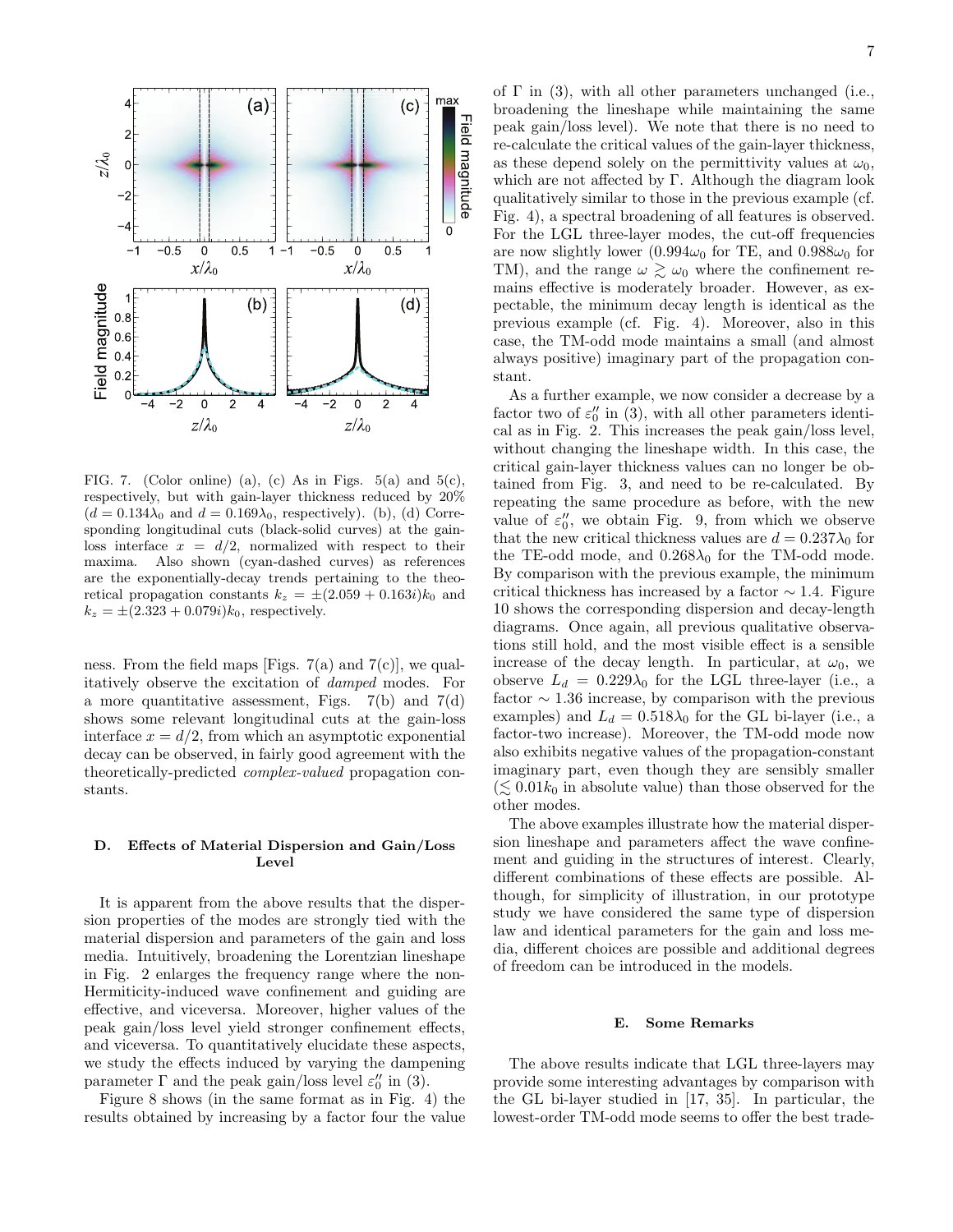

FIG. 8. (Color online) As in Fig. 4, but assuming  $\Gamma = 1.809 \cdot 10^{-2} \omega_0$  in (3), with all other parameters unchanged.



FIG. 9. (Color online) As in Fig. 3, but assuming  $\varepsilon_0'' = 1.055$ in (3), with all other parameters unchanged.

off among small critical thickness of the gain-layer, good transverse field confinement, and quasi-real propagation constant (for  $\omega \gtrsim \omega_0$ ).

It makes sense to wonder how the above results would be affected by the inevitable truncation (along the  $x$ direction) of the lossy half-spaces. Although a numerical study is beyond the scope of this prototype study, these truncation effects are qualitatively similar to those observed for the GL bi-layer [17, 35]. In essence, assuming that the truncated structure is embedded in vacuum, as long as the thickness of these truncated layers is reasonably sized by comparison with the decay length, the wave confinement and guiding mechanism remains effec-

tive, and our model above provides a good approximation of the dispersion characteristics. For decreasing values of such thickness, the mechanism eventually ceases to be effective, and there is a smooth transition to a leaky regime, where energy is radiated in the outer vacuum space. Basically, a given truncation size determines a threshold value for the peak gain/loss level, below which the wave confinement and guiding mechanism cannot be sustained.

### IV. CONCLUSIONS

In summary, we have revisited the wave confinement and guiding mechanism that can be entirely induced by non-Hermiticity in LGL three-layers. By using realistic models for the gain and loss materials, we have studied the dispersion and confinement properties of the lowestorder TE and TM modes, and compared them with the previously studied TM surface modes in GL bi-layers, highlighting similarities, differences, and possible superior characteristics. We have also illustrated the effects of material dispersion and parameters.

Our studies indicate that LGL three-layers (in particular, TM-odd modes) tend to exhibit more desirable properties than those observed in GL bi-layers. Overall, the wave-confinement capabilities are essentially determined by the gain/loss level. Although the intended focus of this prototype study was on the illustration of the phenomenology, rather than the engineering of a specific application, we did assume realistic dispersion models and parameters for the material constituents. In particular, considering a commercially available gain medium based on CdSe/ZnS core-shell quantum-dots [54] operating at  $\lambda_0 = 560$ nm), a layer of thickness as small as ~ 120nm  $(0.211\lambda_0)$  should be able to effectively sustain the waveguiding mechanism, with sub-wavelength transverse confinement (decay length  $L_d \sim 0.17\lambda_0$ ).

The above results provide additional perspectives in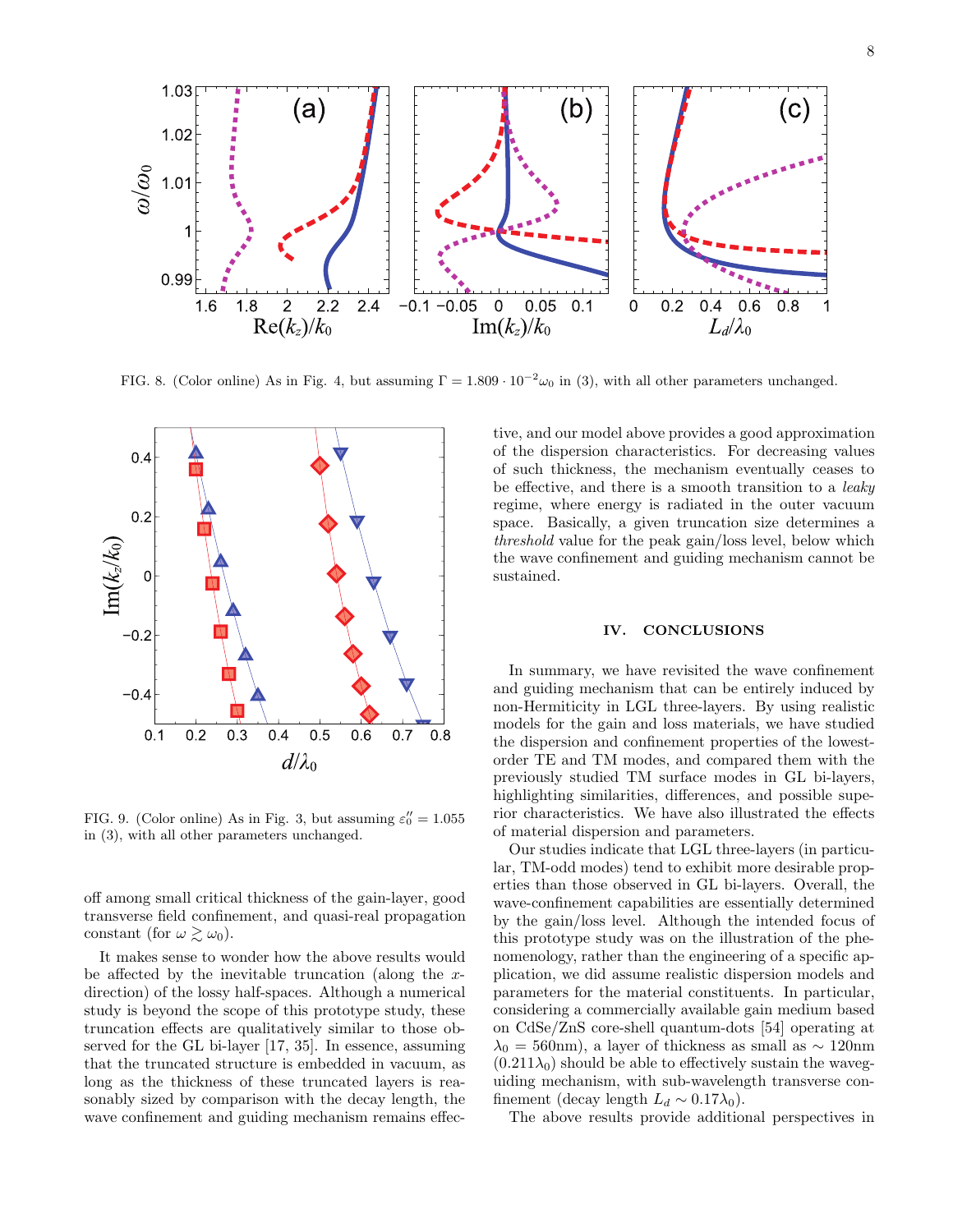

FIG. 10. (Color online) As in Fig. 4, but assuming  $\varepsilon_0'' = 1.055$  in (3), with all other parameters unchanged. The gain-layer thicknesses in the LGL three-layer are now  $d = 0.237\lambda_0$  for the TE mode, and  $0.268\lambda_0$  for the TM mode (cf. Fig. 9).

the emerging framework of non-Hermitian optics, with potentially intriguing applications to novel optical devices and reconfigurable nanophotonics platforms. Accordingly, as a possible follow-up, we are currently studying the potential implications of these concepts in the design of non-Hermitian resonant particles in cylindrical and spherical core/multi-shell geometries. Also of interest are full-wave revisits of non-Hermitian multilayered configurations (e.g., LGLGL) that have been insofar investigated only within the (linear or nonlinear) paraxial regime (see, e.g., [59] and references therein).

### Appendix A: Details on Modal Solutions

In our formulation, TM and TE modes are characterized by  $(E_x, E_z, H_y)$  and  $(E_y, H_x, H_z)$  nonzero field components, respectively. For the LGL three-layer in Fig. 1(a), guided-mode solutions can be generically expressed in terms of the y-directed fields as

$$
\{E_y, H_y\}(x, z) = \exp(ik_z z) \begin{cases} C_1 \exp(-ik_x x), & x < -d/2, \\ C_2 \exp(-ik_x x) + C_3 \exp(ik_x x), & |x| < d/2, \\ C_4 \exp(ik_x x), & x > d/2, \end{cases}
$$
(A1)

Г

with  $k_{xL}$  and  $k_{xG}$  defined as in (8), and  $C_j$ ,  $j=1,...,4$ denoting unknown expansion coefficients to be calculated by enforcing the continuity of the electric and magnetic tangential fields at the interfaces  $x = \pm d/2$ . From (A1), the remaining tangential field components can be straightforwardly derived via the relevant (source-free) Maxwell's curl equations. One ends up with a  $4 \times 4$  homogeneous linear system of equations, from which the dispersion equations follow by enforcing nontrivial solutions (i.e., zero determinant). In view of the inherent symmetry of the structure, these dispersion equations can be split into pairs (see, e.g., Sec. 2.3 in [46]), yielding the final results in (7) and (9). For instance, (7a) describes TM modes of even vector parity  $(E_z \text{ even}, H_y \text{ and } E_x)$ odd), while (7b) pertains to TM modes of odd vector parity ( $E_z$  odd,  $H_y$  and  $E_x$  even). Similar considerations hold for the TE even and odd modes in  $(9a)$  and  $(9b)$ , respectively.

As previously mentioned, the modal solutions for the GL bi-layer formally resemble the structure of SPPs. In this case, only TM modes can be supported, and a solution exponentially bound at the gain-loss interface can be expressed as

$$
H_y(x, z) = C \exp(ik_z z) \begin{cases} \exp(ik_x G x), & x < 0, \\ \exp(ik_x L x), & x > 0, \end{cases}
$$
 (A2)

with  $C$  denoting a constant, and the continuity at the interface  $x = 0$  already enforced. Unlike the LGL case, the branch-cut for  $k_{xG}$  in (8b) needs to be chosen consistently as Im  $(k_{zG}) \geq 0$ , so as to satisfy the decay-at-infinity condition (see also the discussion in Sec. II-B of [35]). The dispersion equation in (10) readily follows by enforcing the continuity at  $x = 0$  of the tangential electric field [derived from (A2) and the relevant Maxwell's curl equation]. The explicit form in (11) is obtained by squaring and solving with respect to  $k_z$ . However, care should be exerted since the squaring may actually introduce some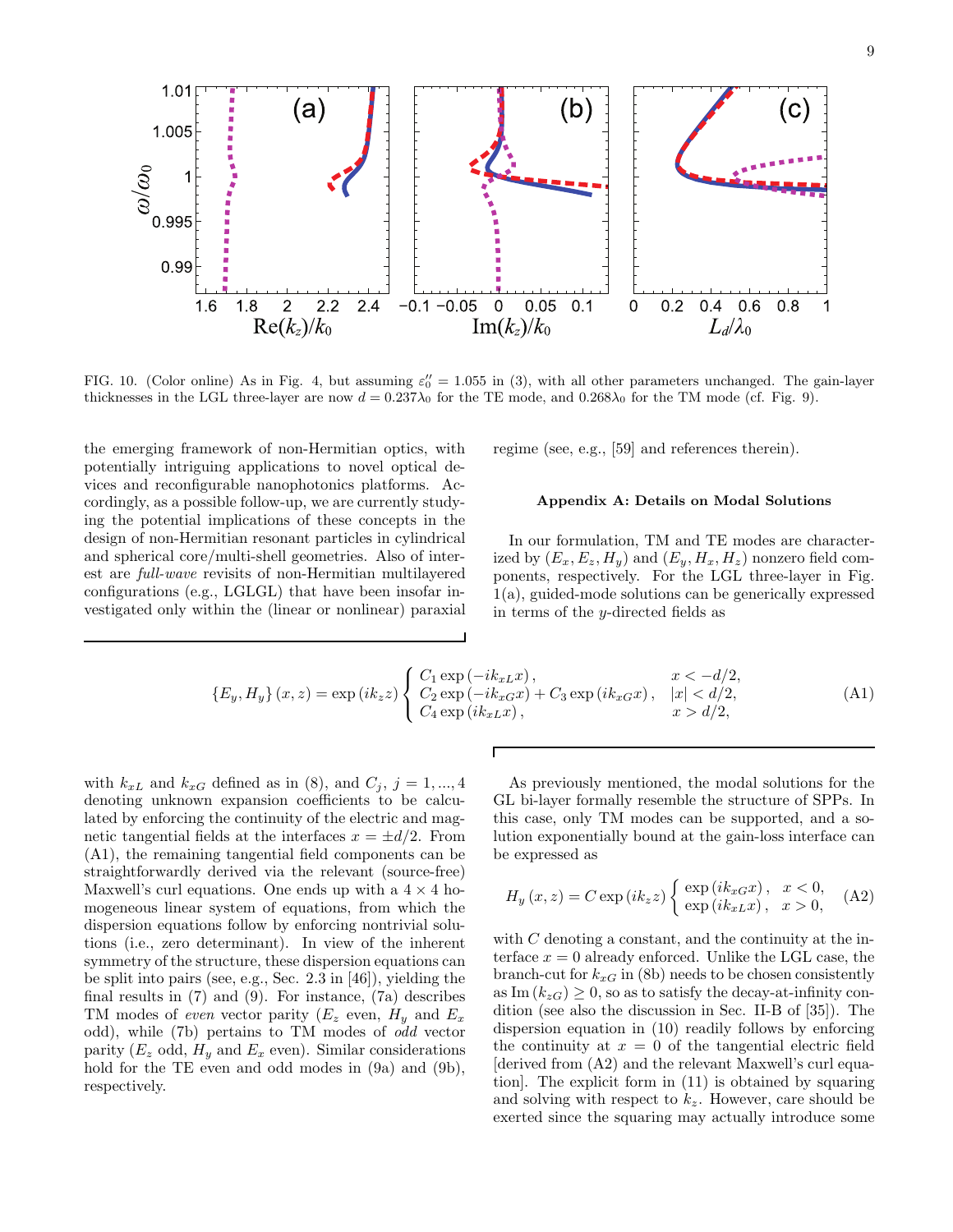Finally, we note that, as for the plasmonic case [46], the dispersion equation for the GL bi-layer in (10) could also be directly derived as the infinite-thickness  $(d \to \infty)$ limit of the LGL three-layer TM counterparts (7), with consistent choice of the branch-cuts.

### Appendix B: Details on Numerical Modeling and Simulations

The results in Figs. 3, 4, and 8–10 are obtained by numerically solving the dispersion equations (7) and (9) [with (8) and (3)] in the complex  $k_z$  plane. Our Pythonbased numerical algorithm relies on the inexact Newton method [60], implemented in the scipy.optimize.root routine available in the SciPy optimization library [61]. In particular, among the possible options, we select the Broyden's first Jacobian approximation. For a given value of  $\omega$ , the algorithm is initialized with starting points

- [1] C. M. Bender and S. Boettcher, Phys. Rev. Lett. **80**, 5243 (1998).
- [2] C. M. Bender, D. C. Brody, and H. F. Jones, Phys. Rev. Lett. 89, 270401 (2002).
- [3] C. M. Bender, Rep. Prog. Phys. **70**, 947 (2007).
- [4] A. A. Zyablovsky, A. P. Vinogradov, A. A. Pukhov, A. V. Dorofeenko, and A. A. Lisyansky, Phys. Usp. 57, 1063  $(2014)$ .
- [5] S. Longhi and G. Della Valle, Phys. Rev. A 85, 012112 (2012).
- [6] C. E. R¨uter, K. G. Makris, R. El-Ganainy, D. N. Christodoulides, M. Segev, and D. Kip, Nature Phys. 6, 192 (2010).
- [7] S. Longhi and G. Della Valle, Phys. Rev. A 89, 052132 (2014).
- [8] B. Zhen, C. W. Hsu, Y. Igarashi, L. Lu, I. Kaminer, A. Pick, S.-L. Chua, J. D. Joannopoulos, and M. Soljačić, Nature 525, 354 (2015).
- [9] C. Hahn, Y. Choi, J. W. Yoon, S. H. Song, C. H. Oh, and P. Berini, Nat. Commun. 7, 12201 (2016).
- [10] A. Cerjan, A. Raman, and S. Fan, Phys. Rev. Lett. **116**, 203902 (2016).
- [11] Z. Lin, H. Ramezani, T. Eichelkraut, T. Kottos, H. Cao, and D. N. Christodoulides, Phys. Rev. Lett. 106, 213901  $(2011).$
- [12] A. Regensburger, C. Bersch, M.-A. Miri, G. Onishchukov, D. N. Christodoulides, and U. Peschel, Nature 488, 167 (2012).
- [13] Y.-L. Xu, W. S. Fegadolli, L. Gan, Z.-Y. Li, A. Scherer, Y.-F. Chen, M.-H. Lu, and X.-P. Liu, Nat. Commun. 7, 1 (2016).
- [14] S. Longhi, Phys. Rev. A **82**, 031801 (2010).
- [15] Y. D. Chong, L. Ge, and A. D. Stone, Phys. Rev. Lett. 106, 093902 (2011).
- [16] Y. Sun, W. Tan, H.-q. Li, J. Li, and H. Chen, Phys. Rev. Lett. 112, 143903 (2014).
- [17] J. Čtyroký, V. Kuzmiak, and S. Eyderman, Opt. Express 18, 21585 (2010).

 $k_{zs}$  finely sampled within the range [0.05 $k_0$ , 3 $k_0$ ]. Among the (generally complex) calculated solutions, we disregard as improper (unphysical) those with  $\text{Im}(k_{xL}) < 0$ , since they do not satisfy the decay-at-infinity condition.

The field maps and corresponding cuts in Figs. 5–7 are computed by means of the finite-element-based commercial software package COMSOL Multiphysics [62]. In particular, we utilize the RF module, and consider a computational domain  $\sim 9\lambda_0 \times 10\lambda_0$  (only partially shown in Figs. 5–7 for better visualization), suitably excited by electric (for TE modes) and magnetic (for TM modes) line sources, and truncated by perfectly-matched-layers in all directions. However, due to the presence of a the central gain layer, reflections from the truncated (along z) edges of the structure are unavoidable, and standingwave patterns may appear in the field maps (see, e.g., Fig. 5). The computational domain is discretized with a triangular mesh of adaptive size, resulting in about 5 million degrees of freedom. The MUMPS solver is utilized, with default parameters.

- [18] H. Benisty, A. Degiron, A. Lupu, A. De Lustrac, S. Chénais, S. Forget, M. Besbes, G. Barbillon, A. Bruyant, S. Blaize, and G. Lérondel, Opt. Express 19, 18004 (2011).
- [19] J. Schindler, A. Li, M. C. Zheng, F. M. Ellis, and T. Kottos, Phys. Rev. A 84, 040101 (2011).
- [20] N. Lazarides and G. P. Tsironis, Phys. Rev. Lett. 110, 053901 (2013).
- [21] X. Zhu, L. Feng, P. Zhang, X. Yin, and X. Zhang, Opt. Lett. 38, 2821 (2013).
- [22] G. Castaldi, S. Savoia, V. Galdi, A. Alù, and N. Engheta, Phys. Rev. Lett. 110, 173901 (2013).
- [23] M. Kulishov, B. Kress, and R. Slavík, Opt. Express 21, 9473 (2013).
- [24] M. Kang, F. Liu, and J. Li, Phys. Rev. A 87, 053824 (2013).
- [25] K. G. Makris, L. Ge, and H. E. Türeci, Phys. Rev.  $X$  4, 041044 (2014).
- [26] H. Alaeian and J. A. Dionne, Phys. Rev. B 89, 075136 (2014).
- [27] H. Alaeian and J. A. Dionne, Phys. Rev. A 89, 033829 (2014).
- [28] S. Savoia, G. Castaldi, V. Galdi, A. Alù, and N. Engheta, Phys. Rev. B 89, 085105 (2014).
- [29] B. Peng, S. K. Özdemir, F. Lei, F. Monifi, M. Gianfreda, G. L. Long, S. Fan, F. Nori, C. M. Bender, and L. Yang, Nature Phys. 10, 394 (2014).
- [30] B. Peng, S. K. Özdemir, S. Rotter, H. Yilmaz, M. Liertzer, F. Monifi, C. M. Bender, F. Nori, and L. Yang, Science 346, 328 (2014).
- [31] R. Fleury, D. L. Sounas, and A. Alù, Phys. Rev. Lett. 113, 023903 (2014).
- [32] M. G. Silveirinha, Phys. Rev. A 90, 013842 (2014).
- [33] D. L. Sounas, R. Fleury, and A. Alù, Phys. Rev. Applied 4, 014005 (2015).
- [34] M. Principe, G. Castaldi, M. Consales, A. Cusano, and V. Galdi, Sci. Rep. 5, 8568 (2015).